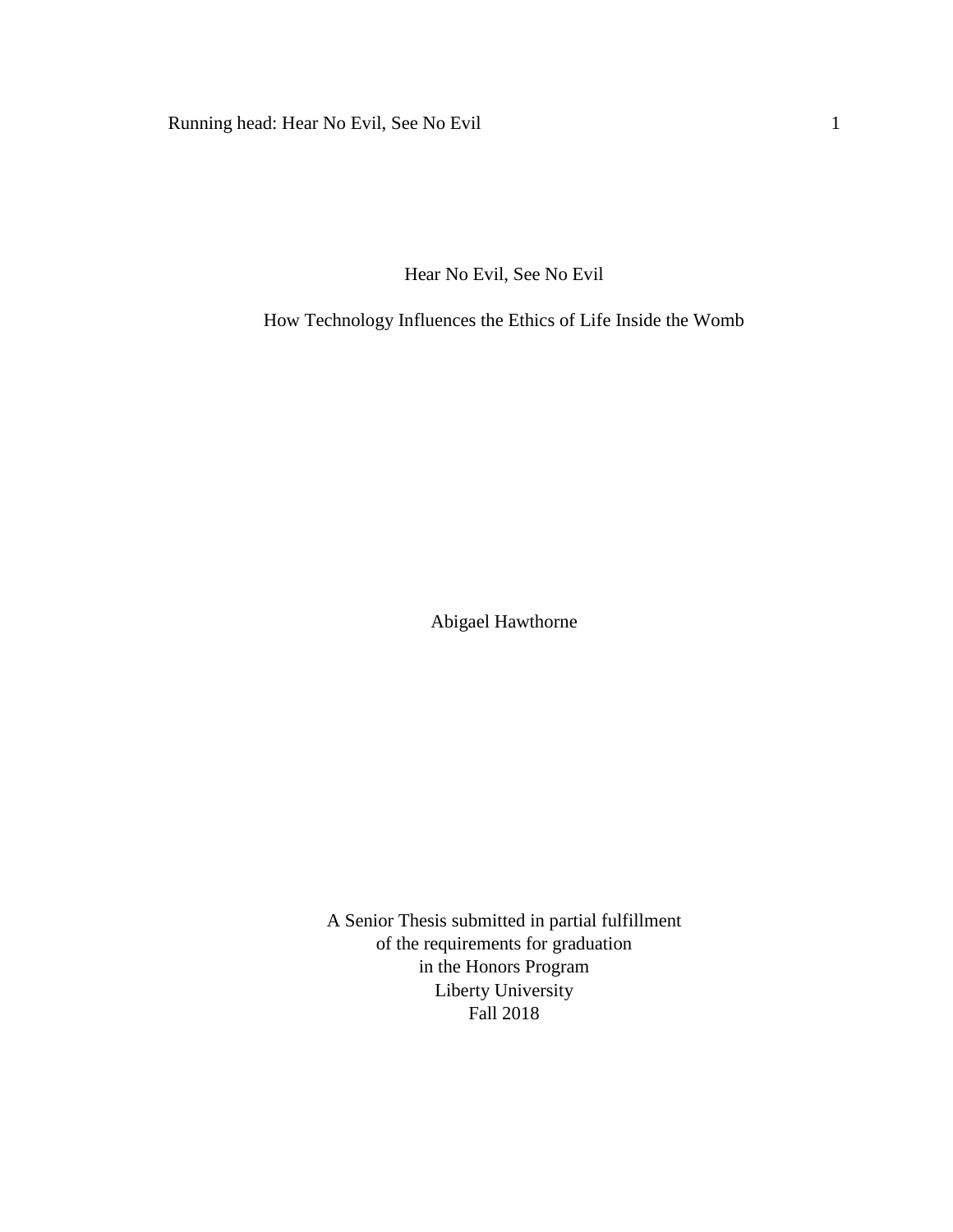Acceptance of Senior Honors Thesis

This Senior Honors Thesis is accepted in partial fulfillment of the requirements for graduation from the Honors Program of Liberty University.

> John C. Rost, MFA Thesis Chair

\_\_\_\_\_\_\_\_\_\_\_\_\_\_\_\_\_\_\_\_\_\_\_\_\_\_\_\_\_\_

Jacob Johnston, MA Committee Member

\_\_\_\_\_\_\_\_\_\_\_\_\_\_\_\_\_\_\_\_\_\_\_\_\_\_\_\_\_\_

Cynthia Goodrich, EdD, RN Committee Member

\_\_\_\_\_\_\_\_\_\_\_\_\_\_\_\_\_\_\_\_\_\_\_\_\_\_\_\_\_\_

Cynthia Goodrich, EdD, RN Assistant Honors Director

\_\_\_\_\_\_\_\_\_\_\_\_\_\_\_\_\_\_\_\_\_\_\_\_\_\_\_\_\_\_

\_\_\_\_\_\_\_\_\_\_\_\_\_\_\_\_\_\_\_\_\_\_\_\_\_\_\_\_\_\_ Date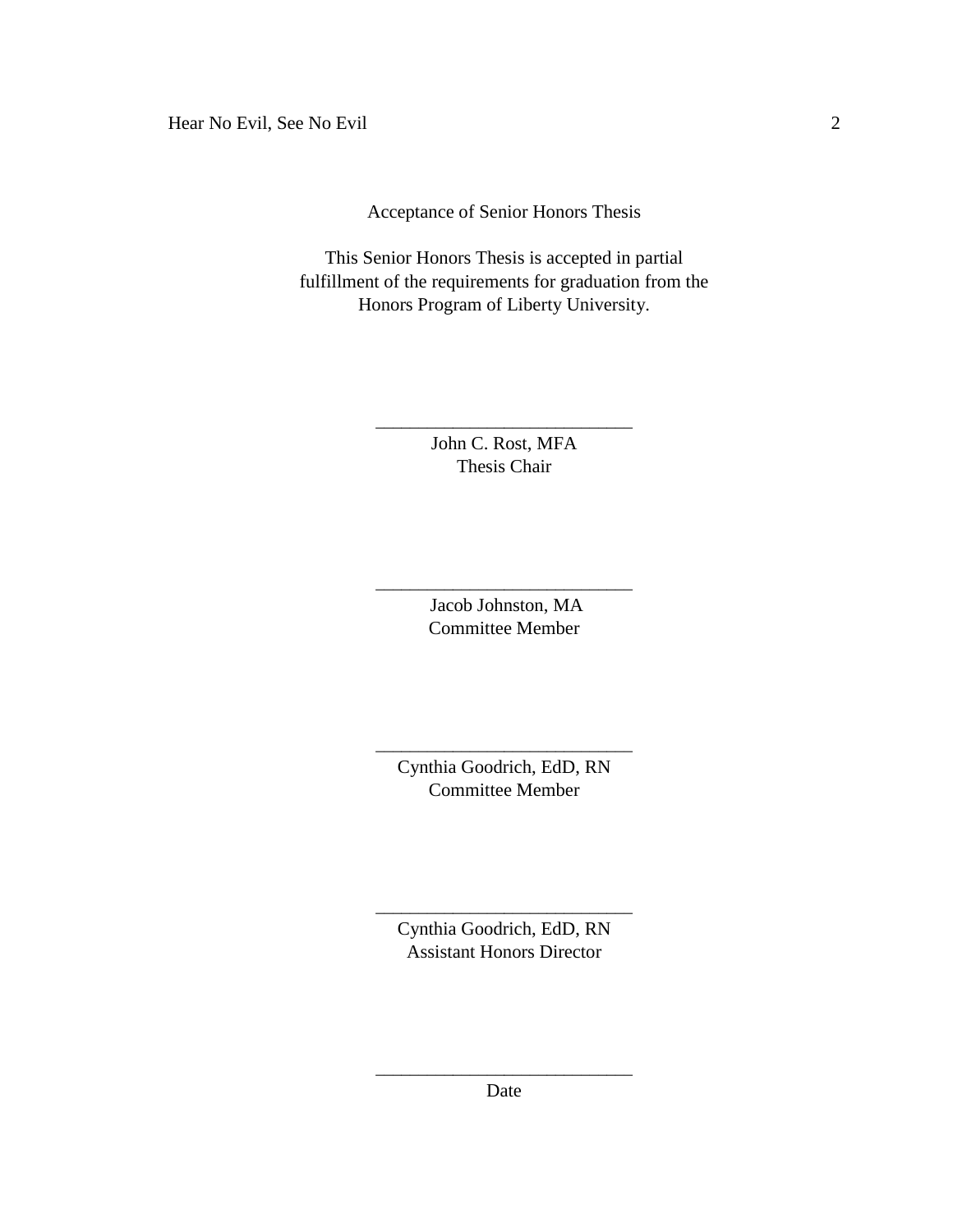# Abstract

Abortion is a very prevalent occurrence in the U.S. and for some time has even been encouraged as emergency birth control. However, many women are not educated about the life they are terminating when deciding to have an abortion. In fact, many women are even lied to in order to persuade them to have an abortion because abortion clinics are looking to profit. Technology like ultrasounds help women see, hear, and understand the physical life that is growing in them, and can help them make an informed decision. This documentary takes a closer look into how advanced technology can impact a woman's decision.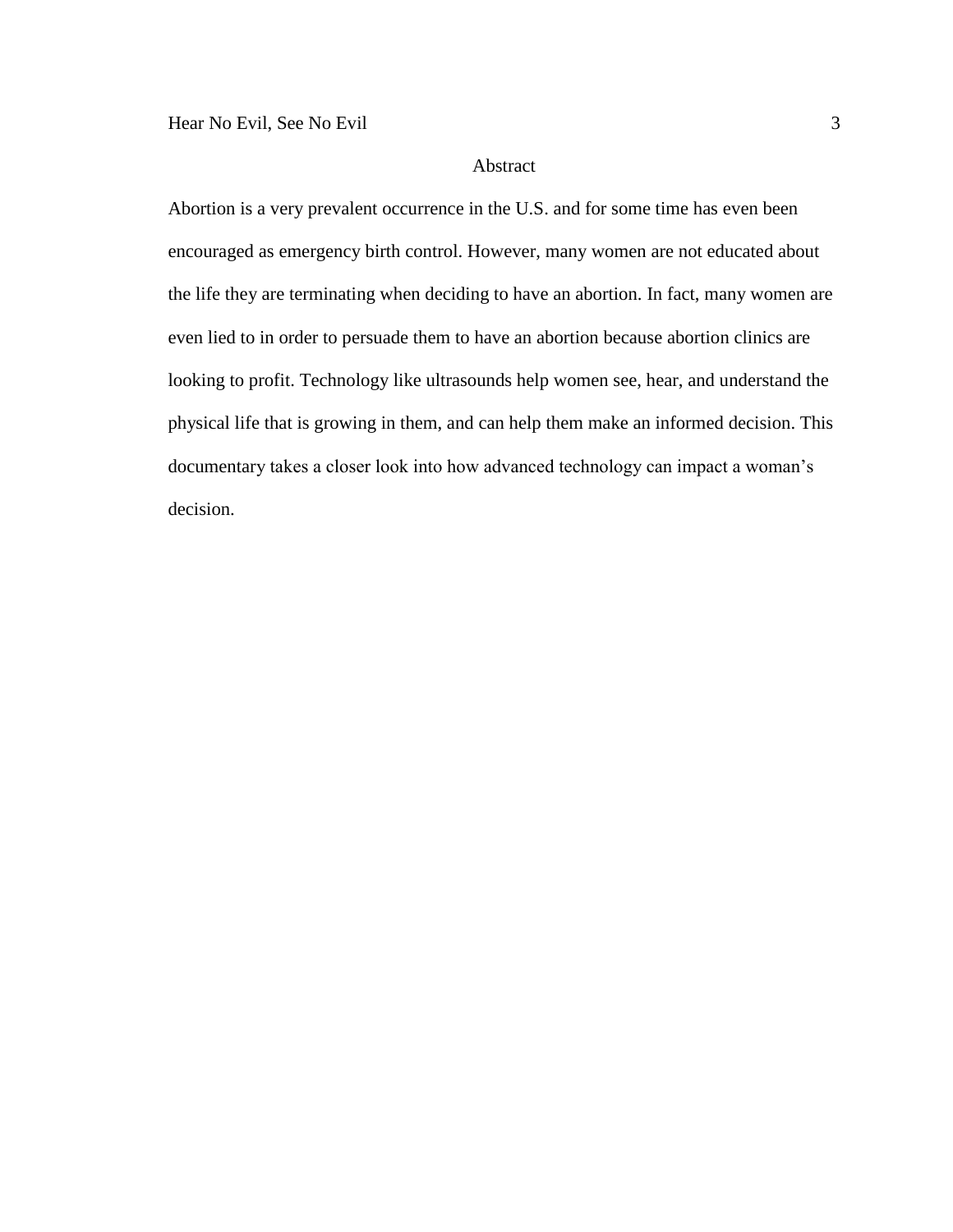How Technology Influences the Ethics of Life Inside the Womb

### **Introduction**

Life is under attack. Every day, women throughout the nation are lied to. Women are fed boldfaced lies about the unborn lives they have the power to change. Lies that tell them what is growing inside of them is just a clump of cells, like tissue found in any other organ. Lies that tell them it is just another part of their own bodies, like a parasitic mass they should have removed. They are told that the life growing in them is not a baby. They are told that the lump of cells in them cannot feel anything. They are not listened to, cared for, or understood. They are made to feel so desperate that they have no other options. Every day, women throughout the nation are lied to. It is time for the truth.

It is time to stop believing the lies and start listening to the truth coming from science, reason, and technology regarding life inside of the womb. Science informs us that human life, like any other animal life, begins at conception. It is in this moment that the entirety of an organism's genetic material is decided, and therefore, the start of new life. Reason tells us that there is no other logical point to the beginning of a human life other than conception. If the first breath taken marks the beginning of life, do those who rely on respirators not live? If the first detectable brainwaves show that there is life, does this mean that adults in a coma are no longer living? If we set the beginning of life to the heartbeat, what then shall we say for people with pacemakers? If the beginning of life is considered to be based on location outside of the womb, how can we morally say that a baby minutes, hours, days, or weeks from being born isn't a life, but as soon as it has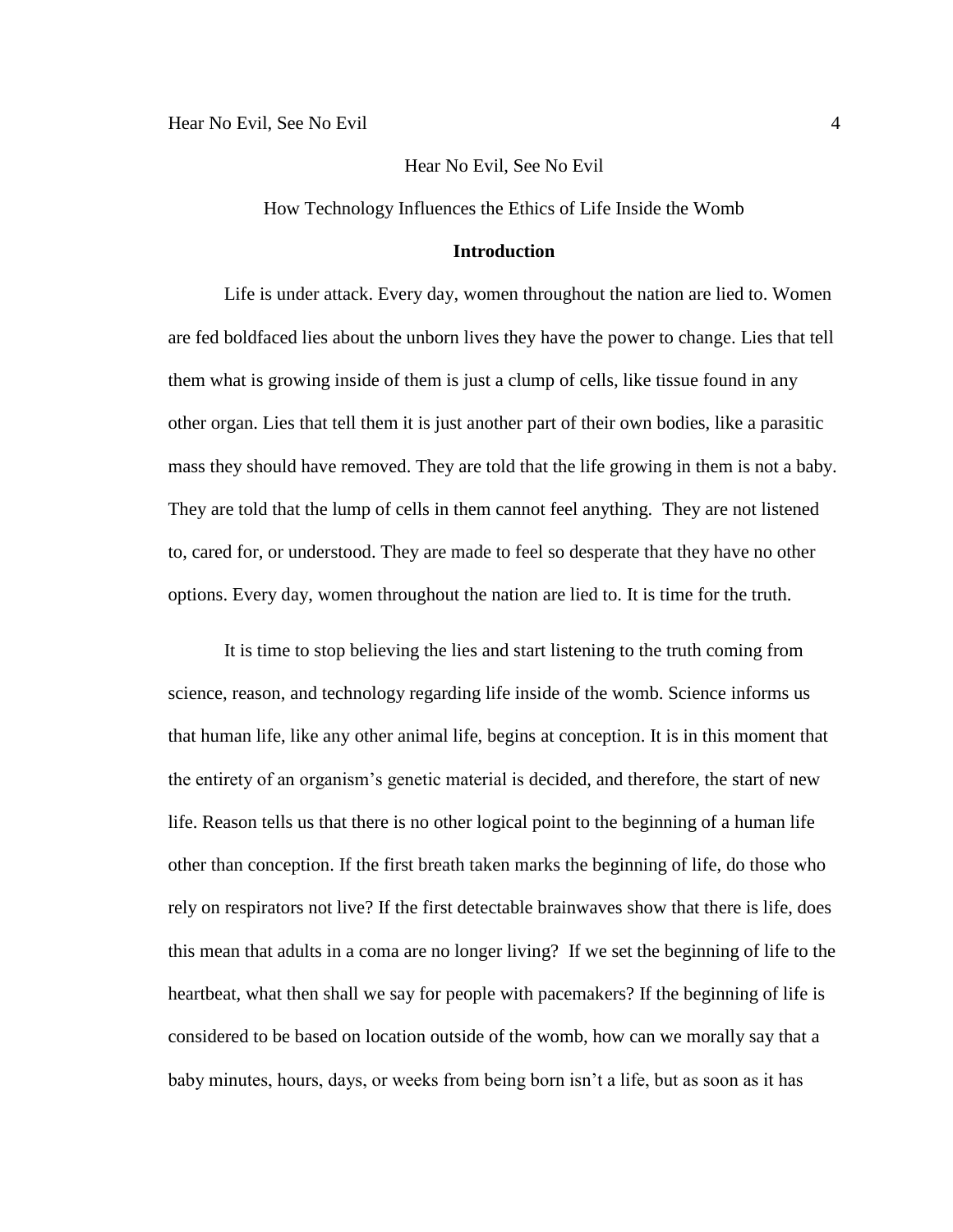been delivered it is? Modern technology gives us a lens into life inside of the womb, lets us listen to the heartbeat and see the face of a pre-born child. So, with the combination of science, reason, and technology, we can logically conclude that life does in fact begin at conception.

Still, many do not want to admit this fact. To admit that this is life would mean admitting to murder. Instead, it is more convenient to say that the clump of cells growing in your uterus won't feel a thing, or that it doesn't at all resemble a baby, or that it isn't really wanted and therefore wouldn't have a good life. The people that encourage abortions may be doing it for the "right" reasons, to help other women through a difficult time. However, they are misguiding these women and spreading misinformation about the unborn life. This is a big issue, because if women truly have a choice, they should be properly informed on all aspects of their choice. Abortion is not something to take lightly. It is a big decision that many women feel they have to make for themselves, and unfortunately, it is encouraged by many.

Abortion clinics are in the business of death. Many ex-employees have said it themselves, their main goal is to try to get you to have an abortion. They don't make money off of referring you to an adoption agency or convincing you to keep the child. They don't make their money by providing affordable birth control. They profit from abortions. So, they say what they need to say in order to get you to make the only choice they care about. Forget the fact that life begins at conception. Forget the fact that an unborn child responds to outside stimuli earlier than 13 weeks (Johnson, 5). Forget the fact that the heart starts beating a day after being fertilized and can be seen beating as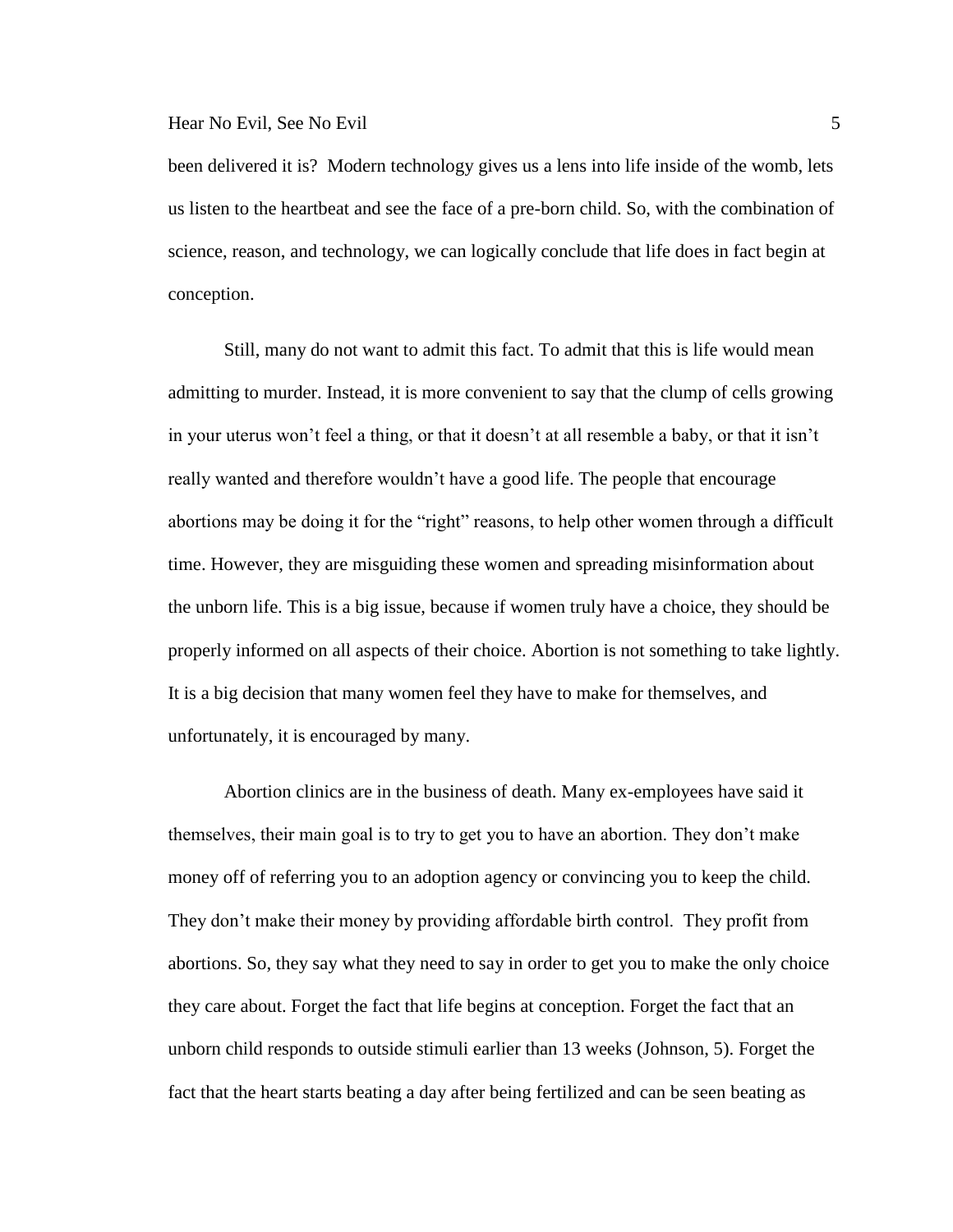early as 5 weeks. To them, none of that information exists because it would be inconvenient to their business. I believe that women deserve the right to know the truth.

This is why I created a documentary that looked into the ethics of abortion through the lens of science, technology, medicine, and reason. I believe that most arguments on abortion can be boiled down to one of two things, either you believe the unborn baby is alive or you do not. If we can explain and convince those who do not believe it is a life that it is, in fact, living, then we are able to really tackle the controversial nature of ending an innocent, unborn life. I have found that those who know the unborn baby is alive but still have no moral qualms on brutally ending its life are so far lost that no amount of logic, reasoning, or proof could help them. Fortunately, a large number of women who are faced with the difficult decision of abortion fall into the second category of believing that the baby is not living. This is something that we can work with to educate and help women understand the realness of the life that is in their hands. Once they understand it is a life, they have a moral conflict to come to terms with and resolve.

In order to come to the conclusion that a fetus is in fact more than a clump of tissue, but a preborn life; and that abortion is the termination of that life, one must first define the terminology of life and abortion. Because once we define that the fetus is indeed a life, and that we are forcibly ending it, we can agree that taking an innocent life is murder, and that is when the ethics of abortion can really be questioned. Once we agree that a zygote, embryo, and fetus are all living, preborn humans, the argument for being able to legally, freely end these lives becomes much more controversial.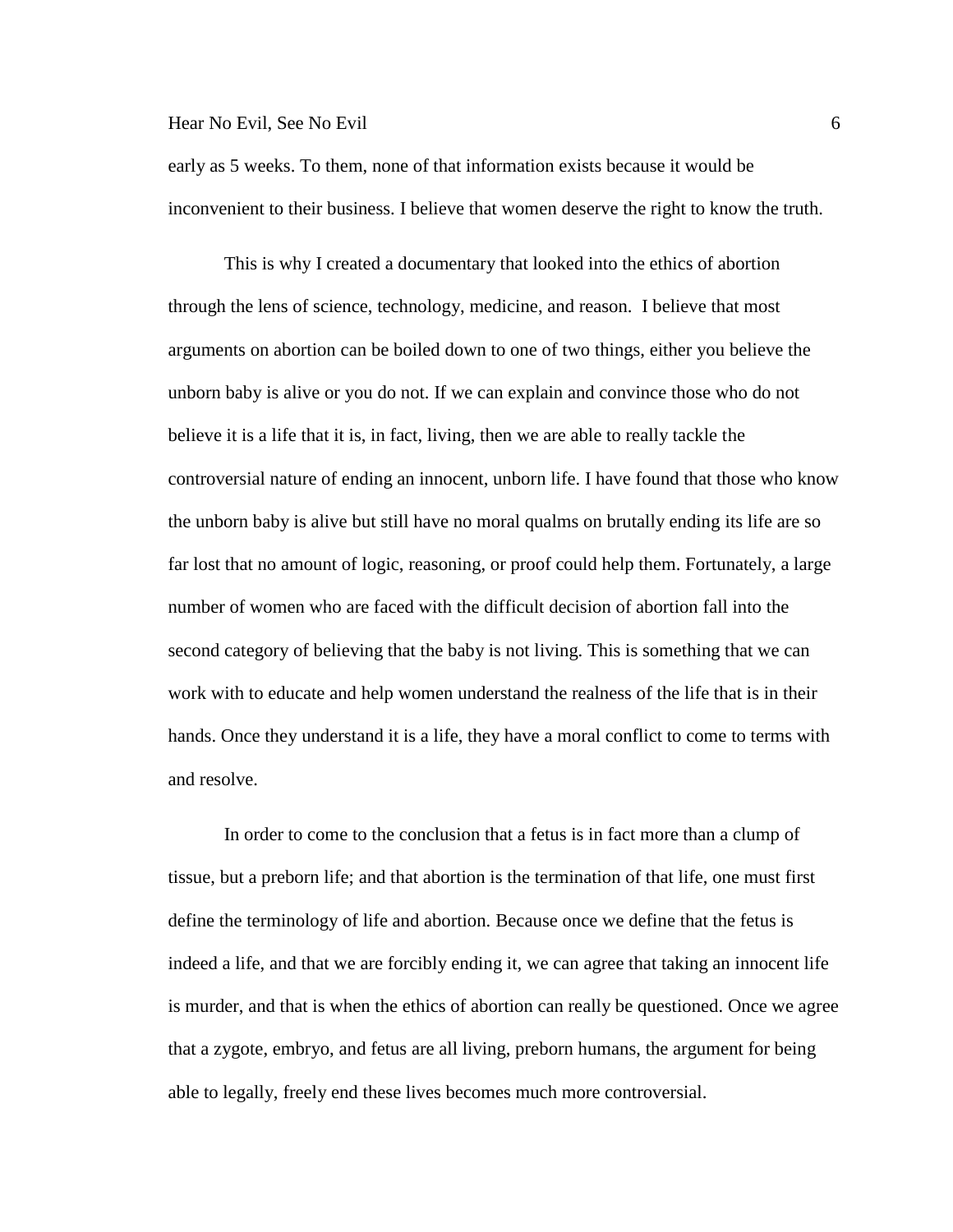Merriam Webster defines life in a number of ways, the first and foremost being "the quality that distinguishes a vital and functional being from a dead body." This definition lends itself in favor of abortion, because pro-abortionists can say that a fetus is not functioning or viable until a certain point in the pregnancy. However, the other definitions given would seem to contradict the pro-abortion stance. The second definition states "a principle or force that is considered to underlie the distinctive quality of animate beings," which would extend to the force and miracle of life inside the womb, while the third states "organismic state characterized by capacity for metabolism, growth, reaction to stimuli, and reproduction," which would definitely include unborn babies.

Interestingly enough, Merriam Webster defines abortion as such: "the termination of a pregnancy after, accompanied by, resulting in, or closely followed by the death of the embryo or fetus." To recognize that the death of a fetus or embryo is the result of an abortion is to recognize that the fetus or embryo was living. How can something die if it never was alive?

These definitions are helpful to have a level and accurate discussion about the sanctity of life, but I wanted to find a way to present this information to people who might not understand all of the scientific or medical terminology. I wanted to find a way to reach out to people who are not Christians, who don't necessarily believe that life is uniquely created by God. I wanted to come to their side using reason, proving that unborn life is real in a tangible, understandable way. I decided to focus on how technology impacts the moral opinion of a woman's decision on abortion.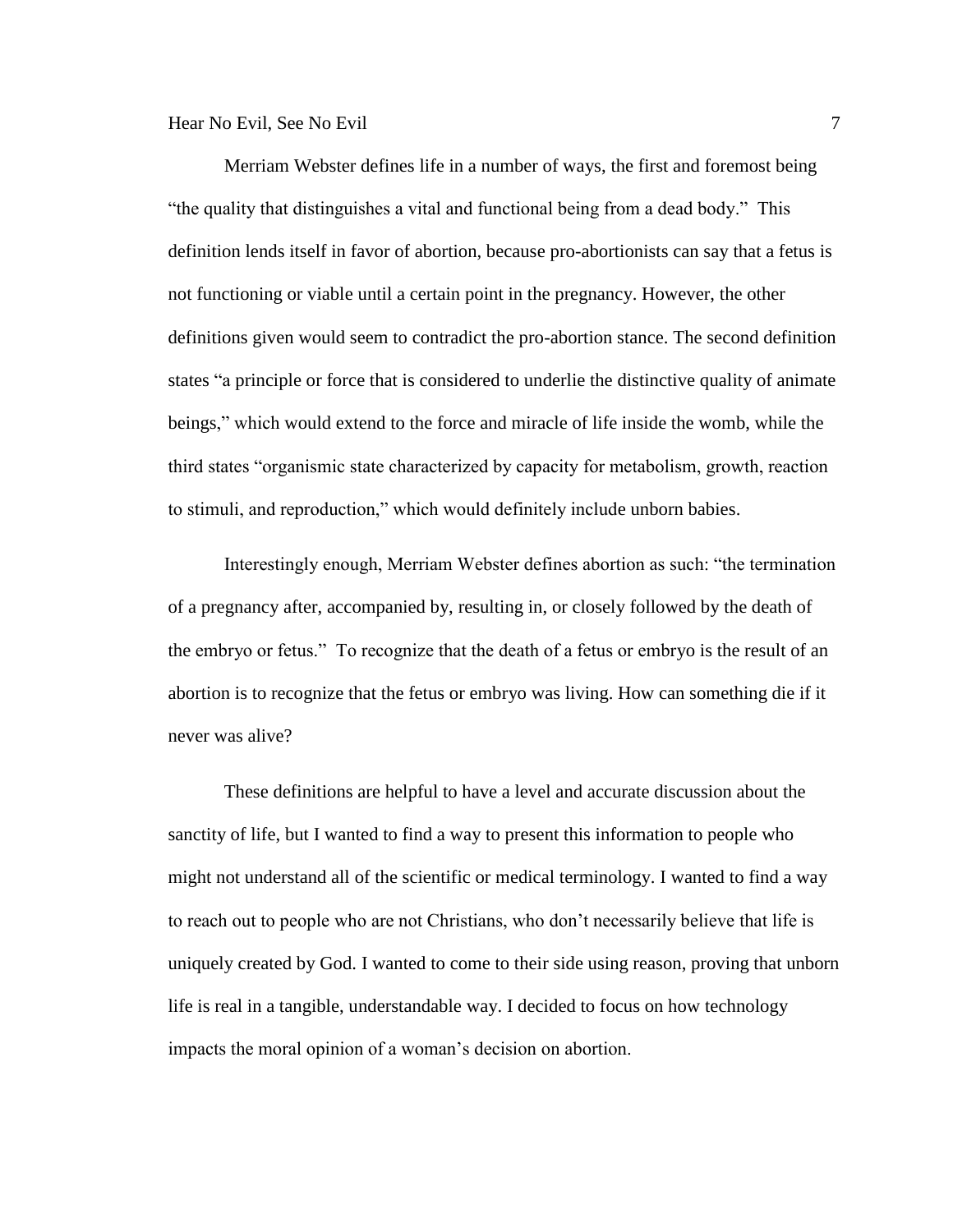I wanted to focus on this small portion of the abortion argument because I believe that technology helps women see, understand, and learn about the life growing inside of them, and once we can agree that it is indeed a life, we can equally discuss why ending that life is wrong. I was inspired to really focus on the technology of ultrasounds after reading *Unplanned*, a book by former Planned Parenthood director, Abby Johnson. In the book, Abby gives an account of her 8 years working with Planned Parenthood, and how she truly thought she was helping women. It was not until she aided in an ultrasound during an abortion that she saw the reality of the murder right before her eyes. Abby was appalled to watch a 13-week-old fetus unsuccessfully fight for his life during the abortion (Johnson, 5). It was then that she realized that everything she had been taught working at Planned Parenthood and everything she had told countless women was a lie. Unborn fetuses can respond to pain, they do resemble babies, they are more than just a clump of cells. Since that day Abby has made it her mission to inform and teach others about what she learned, hoping to save lives in the process.

Upon reading this, I became very interested and curious to see if viewing an ultrasound has an impact on a woman's decision to keep her child. The statistics vary quite a bit, with some pro-life organizations saying that 90% of women who are considering abortion change their mind after seeing an ultrasound image, while other prochoice organizations say only 1.6% of women change their minds (Dockterman, Eliana) (Kertscher, Tom). This wide variety of numbers is due to inconsistent measurements and a bias coming from both sides. However, what I could gather from this is that the conclusion is still up in the air. At this point, I decided to go directly to the source and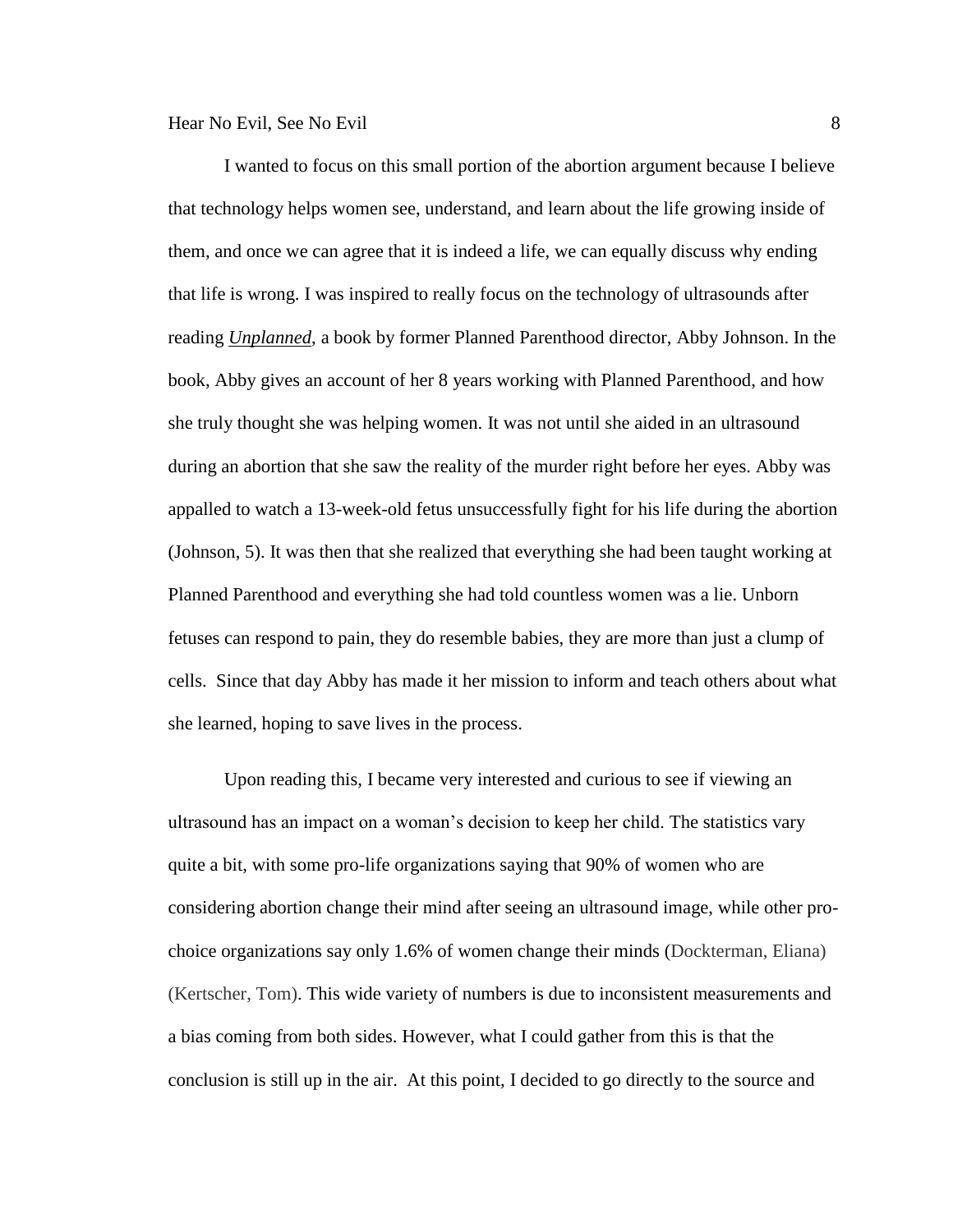speak with people who work with women deciding what to do with their pregnancy every day. I got in touch with the Blue Ridge Pregnancy Center, a crisis pregnancy center that offers counseling, free pregnancy tests, and free ultrasounds to women.

I spoke with the employees about if they had ever seen a woman change her mind from abortion to keeping the child after seeing an ultrasound, and many of them said they had. From them, I was also able to gain insight into "The Ultrasound Bill". In 2012, Virginia passed a law that requires anyone seeking an abortion to first have an ultrasound (Lithwick, Dahlia). The women are not forced to view the image of the ultrasound, but they do have to have an ultrasound first. The Pro-Choice movement is up in arms about this law, claiming that it is an invasion of a woman's body, quite ironic seeing that she is seeking to have an invasive surgery to remove her pregnancy. However, I learned at the Blue Ridge Pregnancy Center that the main purpose of this law is to actually protect women. Sometimes, a fertilized embryo does not attach itself to the walls of the uterus, but instead sits in the fallopian tubes, resulting in an ectopic pregnancy. If a woman who unknowingly has an ectopic pregnancy receives an abortion, but no one actually confirms where the fetus is, an abortionist could potentially remove the contents of the uterus without actually ending the pregnancy. This is very dangerous for women, and can lead to internal bleeding (Metz, Stephen). No fetuses can survive an ectopic pregnancy. So, the law that requires ultrasounds is actually beneficial because without an ultrasound to confirm where the pregnancy is, you can't be sure that you have safely operated on a woman.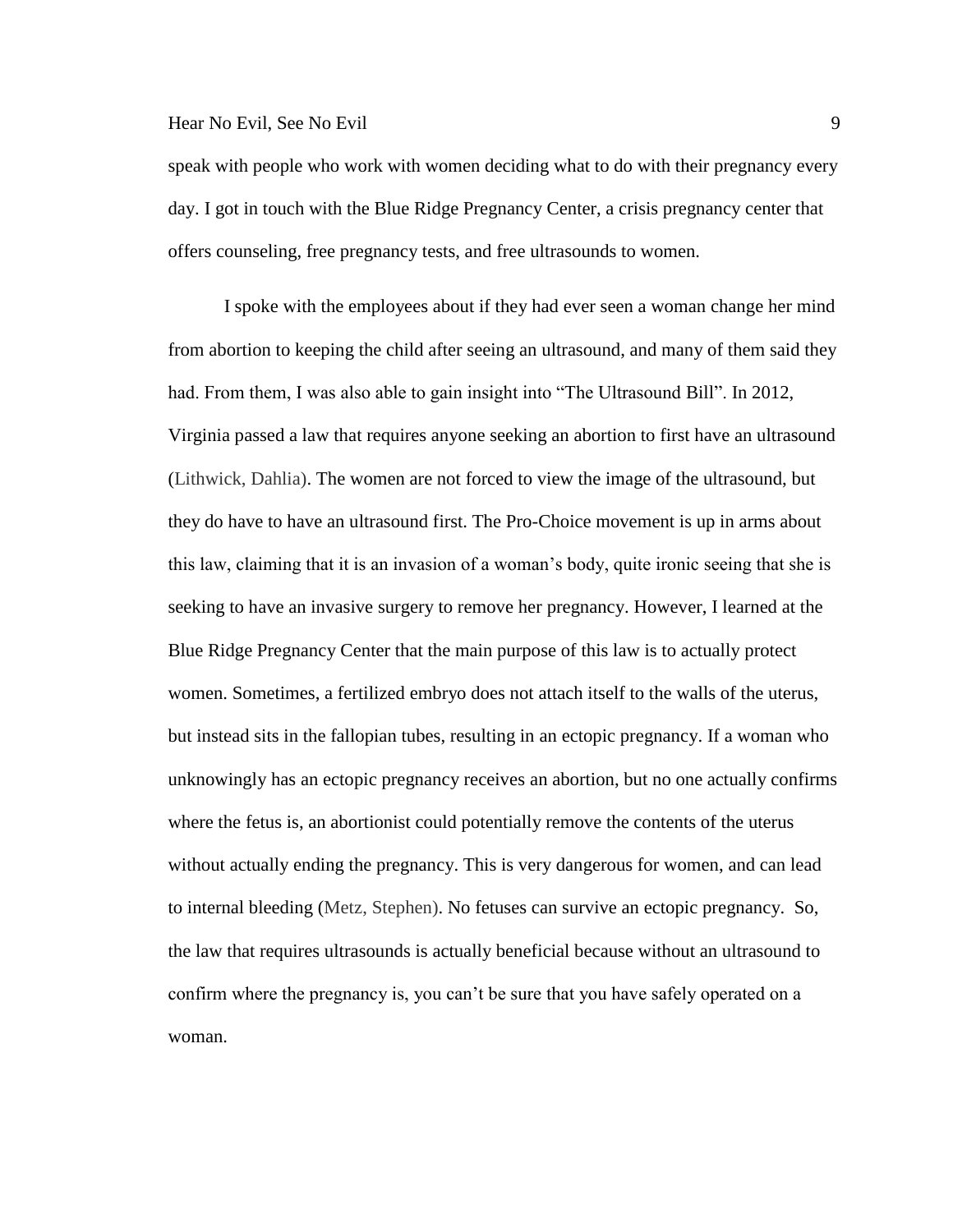The Blue Ridge Pregnancy Center also connected me with two clients that they had worked with in the past. One of them came to the center 13 years ago, and another one came to the center this past year. I spoke with both of them about what it is like to go through a crisis pregnancy and why they ultimately chose life. I got to ask them what it was like to see their child through ultrasound for the first time, and although it wasn't a complete turning point for either of them, they both agreed that you cannot deny that it is a life after seeing the baby or hearing the heartbeat. Their stories were compelling, and most of the world might have said that their pregnancies were undesired, unplanned, and inconvenient, therefore abortion is the best option. However, these women bravely entered motherhood as young women in difficult relationships. They were truly an inspiration to speak with, and an encouragement that lives can be saved with support, encouragement, and education.

The final connection that the Blue Ridge Pregnancy Center afforded me was with Liberty University College of Osteopathic Medicine's Dr. John G. Pierce. Dr. Pierce has been an OBGYN for over 20 years and has extensive expert knowledge on women's health, pregnancy, abortion, and life inside the womb. From his wealth of knowledge, I learned about the progression of ultrasound and prenatal technology and how that better technology helps physicians detect problems earlier and how better images help the mother and family to see and understand what is really going on inside the womb. I was amazed to learn that today's ultrasound technology can measure an embryo just millimeters long and detect a heartbeat at 5 weeks. Many women do not even know they are pregnant until about 4 weeks along, so being able to very rapidly detect a heartbeat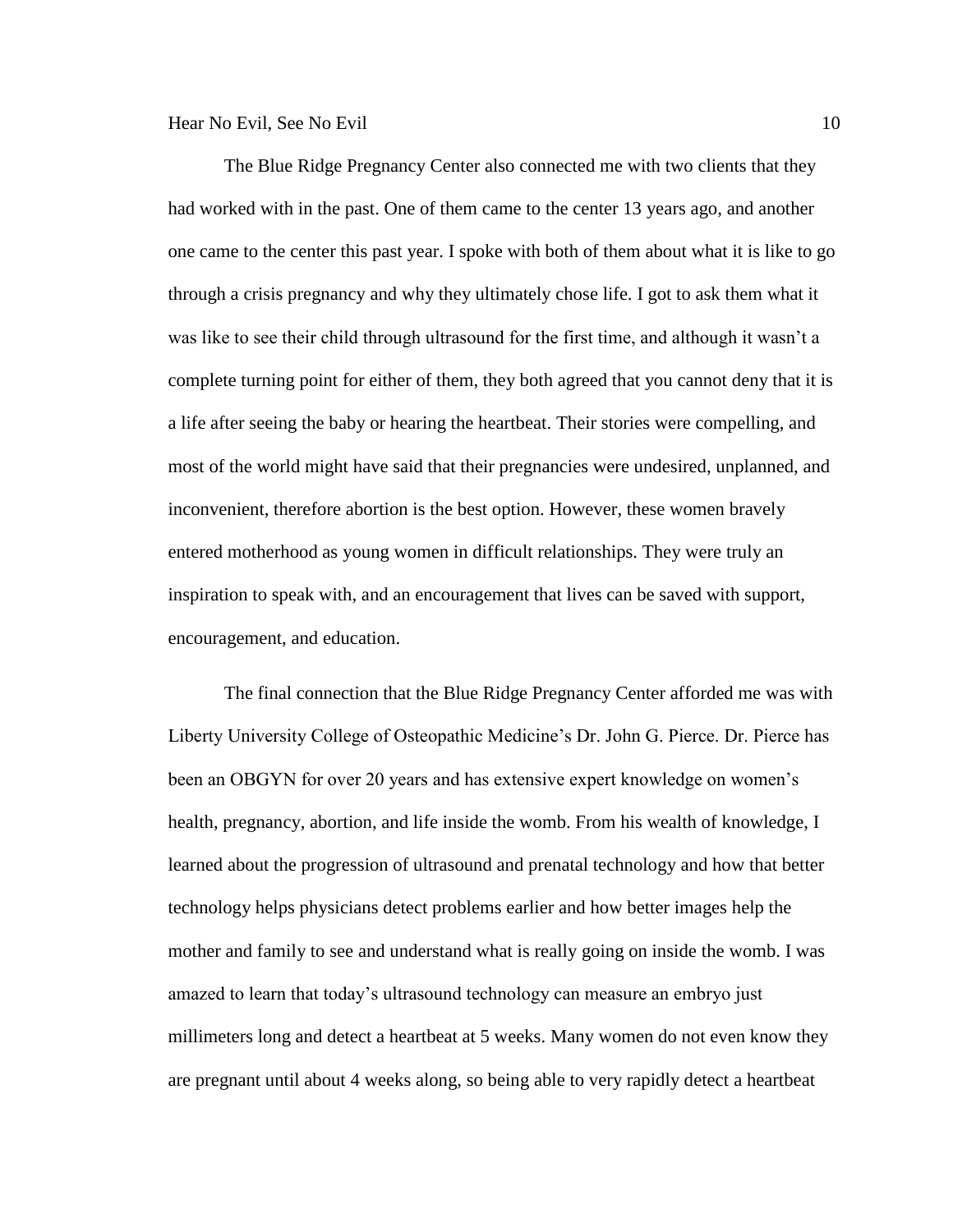and show the mother tangible, audible, and visual proof of life is essential. Ultrasound technology not only can find an embryo and detect a heartbeat but can actually see the internal development of the fetus, including seeing if the kidneys are developing correctly, if the brain is functioning, if the lungs are properly practicing how to breathe. Forty years ago, this technology was nearly unthinkable to be able to see, understand, and detect so much at such a young age. Now, it has become standard.

One thing that really encouraged me when talking to Dr. Pierce was about 3-D ultrasounds. Knowing that they are increasingly popular, I asked him about them from a medical standpoint. I was very surprised to learn that they do not give much of any medical information that a 2-D ultrasound cannot give. Instead, they cater more towards the mothers and families that can easier visualize a 3-D image over a grainy, black and white 2-D image. The whole purpose of that type of technology is to be able to better show mothers the life inside.

However, there is a major downside to the increased technology that actually could potentially harm more lives than save. With the increased ability to detect anomalies so early on, some might choose to terminate their pregnancy because of a problem that they found out early on. For instance, Iceland has proudly declared that they have eradicated Down Syndrome, when in reality they have just aborted all babies that discover have Down Syndrome before they are born. This is the same for a number of anomalies and defects.

Dr. Pierce also helped me understand that a woman's choice and especially her discussion with her doctor should be so much more than "you're pregnant, what do you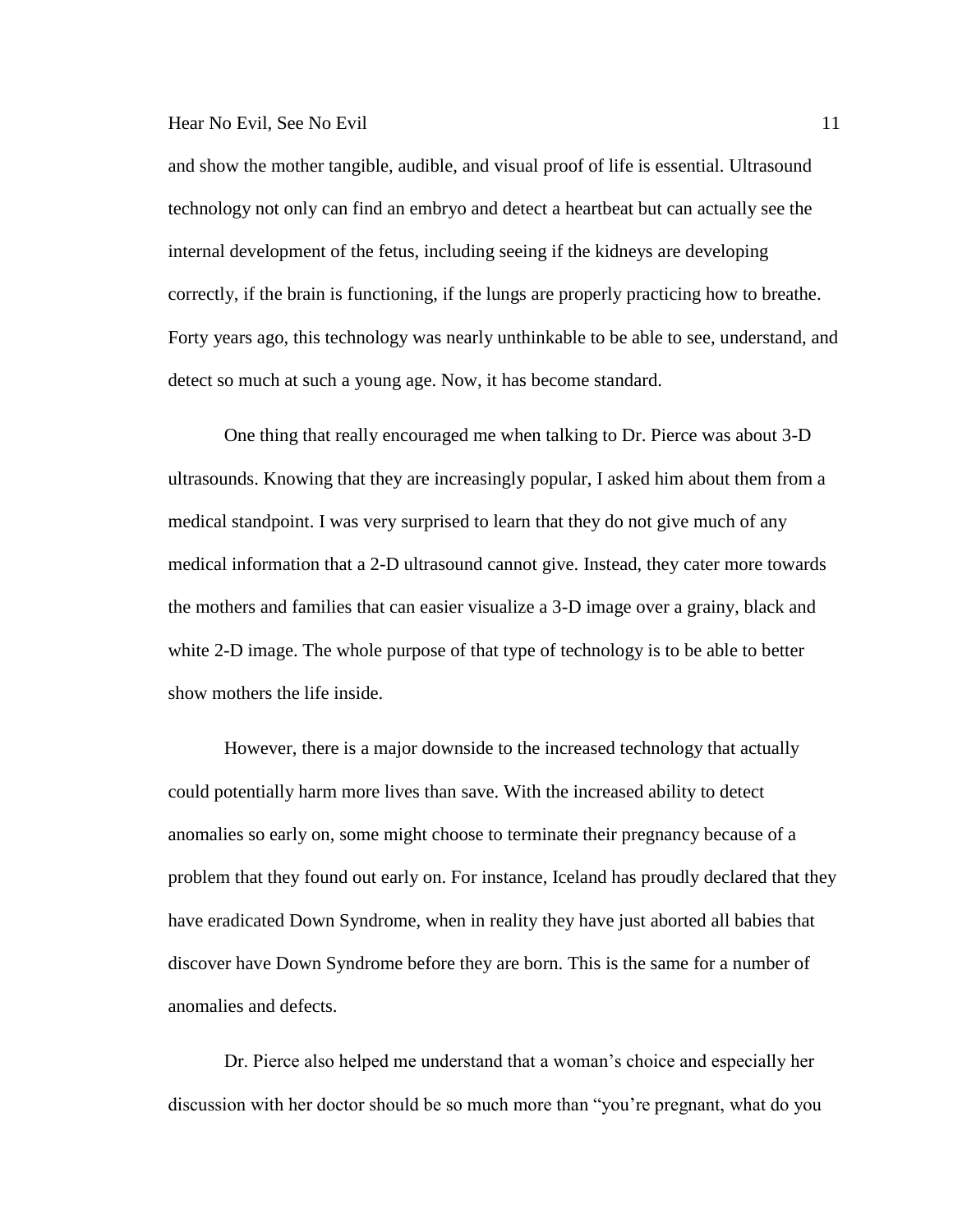want to do?" Instead, he attested to really speaking with the women, learning their stories, taking time and care to gain trust and understanding, and then help them to talk over what they feel they have to do or what they truly want to do. He reminded me that these women need to first be listened to.

So, for my documentary, I interviewed 5 people of different backgrounds and positions. I interview Dr. Pierce, a medical professional and expert in his field, two nurses at the Blue Ridge Pregnancy Center who perform ultrasounds on women involved in crisis pregnancies every day, and two women who went through crisis pregnancies themselves and chose life. I asked them questions that pertained to their background and understanding of the topic. I learned their stories and empathized with the difficult circumstances many of them have gone through. I learned to seek authenticity in the discussion, to find something they were passionate about and ask them more about that. I sought to fit their story into my documentary, not force my documentary into their story.

Once I recorded all of their interviews, which I did individually without a crew for all but one interview, to make them more comfortable with sharing their story, I started to sort through the hours of footage that I had accumulated. From there, I picked the most influential quotes, the ones that most pertained to my topic of ultrasounds, and the ones that I found to be very moving and unexpected. It was my goal to produce an authentic, informational documentary that could be viewed by anyone whether they are Christian or Atheist, female or male, pro-life or pro-choice, and be understood. It was my hope that this documentary could start a civil discourse, break down the argument as to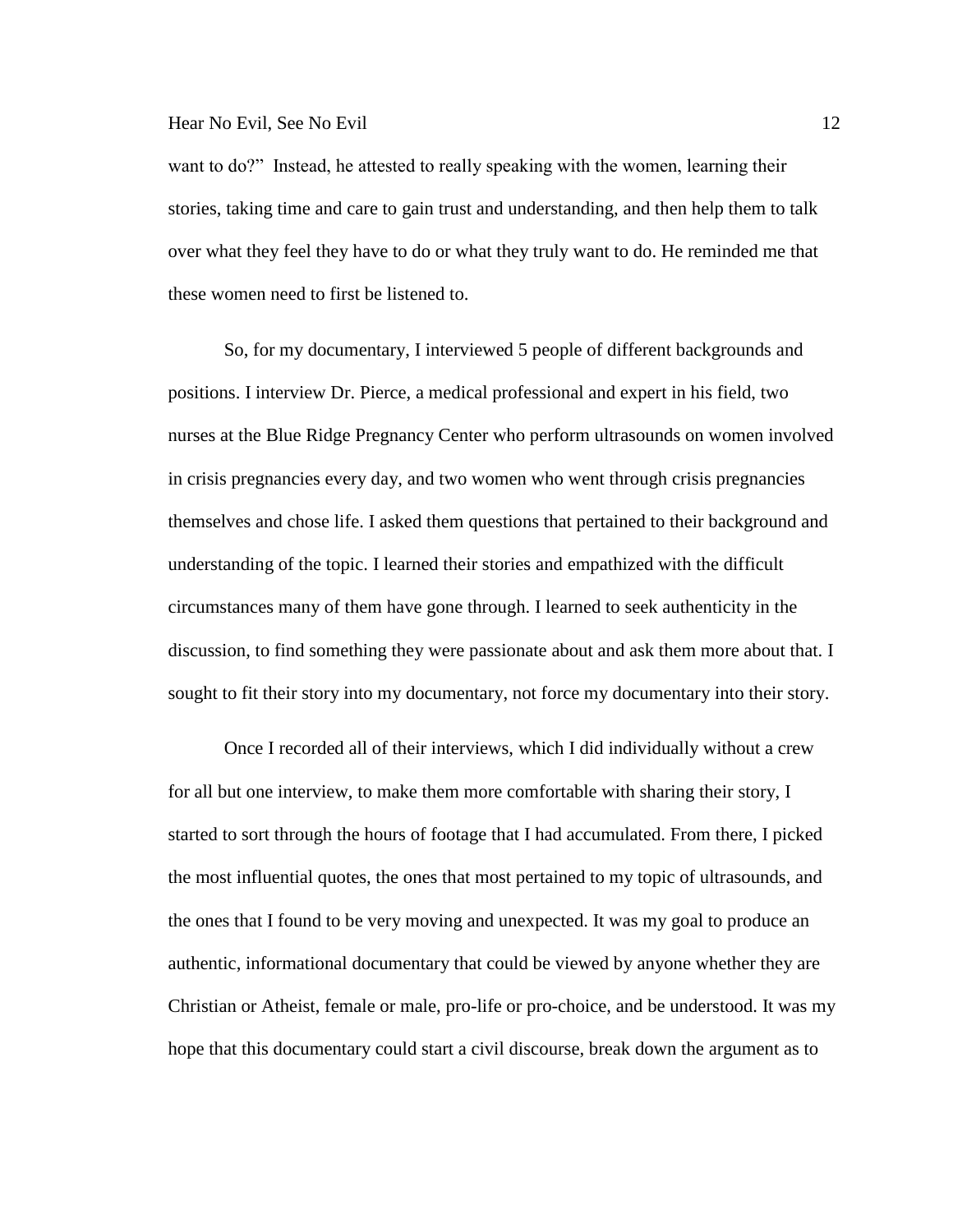whether a pregnancy is a life, and get down to the real problem, which is if it is acceptable to end an innocent life for your own benefit.

Editing became a challenge because there was so much great content that I wanted to include but only so little time that I had to include it. I was aiming for a 15 minute piece, but after careful consideration decide on an 18-minute final run time because of what I believe to be a very impactful and insightful introduction from Dr. Pierce. I included this because I feel it really set the tone for the whole documentary. I am not looking to destroy the other side, but rather start a conversation. My documentary does not give all the answers, but instead asks the questions. A viewer might watch this and reconsider, ask themselves what they really do believe about life and it's beginning. I want to spark conversation and interest in a topic that has become very important to me.

It is still unknown how many women might change their mind about having an abortion after seeing and ultrasound. It is my hope that someday, a woman considering an abortion might come across my documentary and it might spark a new idea in her mind, something that makes her reconsider. I want women to be educated and empowered when making a decision. I do not want women to feel so desperate that they have no other option but to terminate. I want women to be informed correctly. I want to combat the misinformation and lies that are circling through the media and abortion clinics.

I take joy in knowing that the recorded number of U.S. abortions a year has been steadily declining, and that this year is lower than it has been in many years (Garza, Alejandro de la). This could be due to a number of influencers, including contraceptives, legislation prohibiting abortions after a certain gestational period, or perhaps even seeing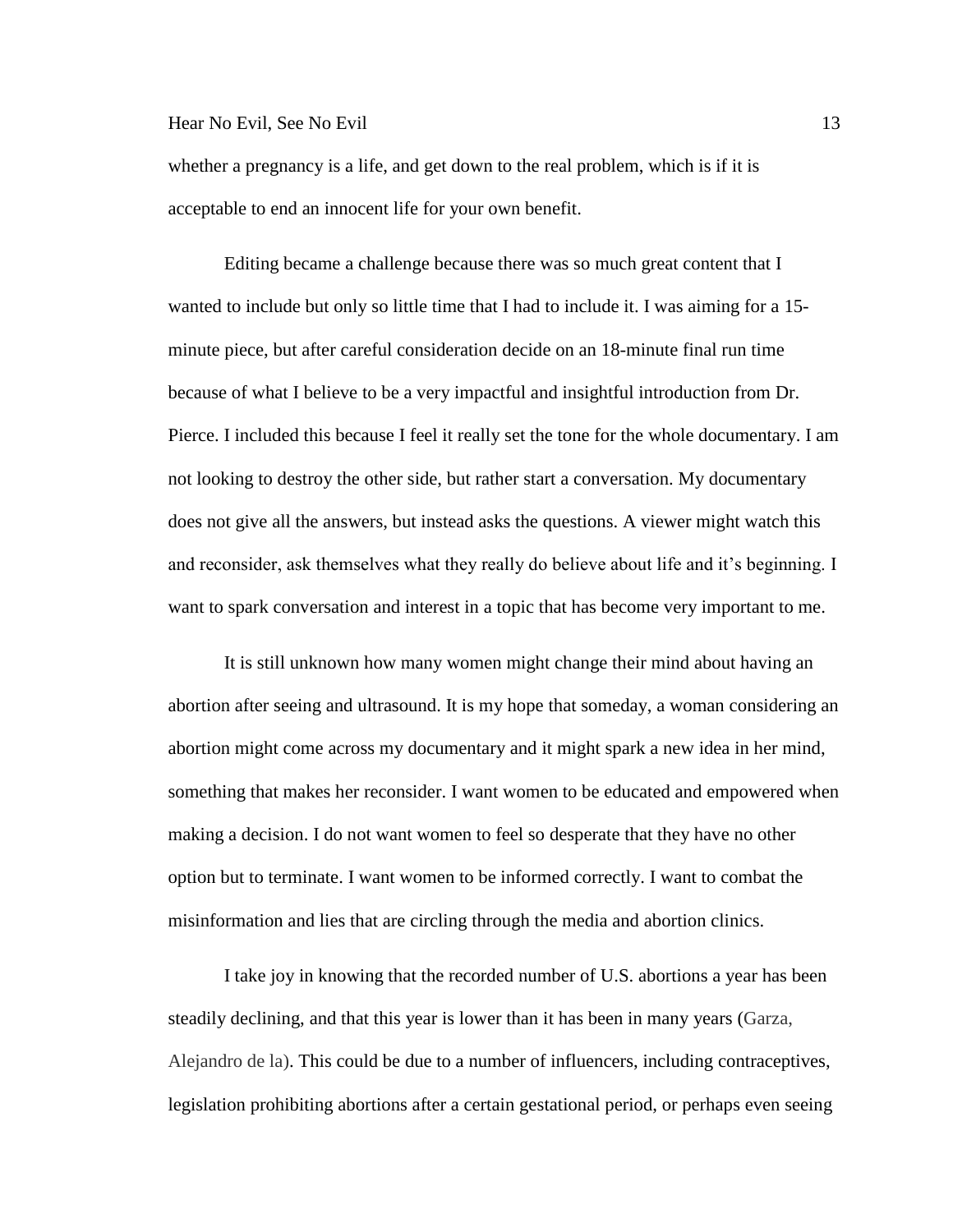an ultrasound, that proof of life, and knowing that they could not hurt their baby. Whatever the reasons are, I rejoice greatly in the preserving of life and hope that this trend can increase even further in the following years.

Watch my documentary, Hear No Evil, See No Evil for more information on the miracle of life and how technology allows us to see, hear, and learn so much about all that is happening inside of the womb. See for yourself the incredible images of babies in utero and learn more about how major developments happen so soon. No matter your background or beliefs, there is something to learn. I believe that with education comes understanding, and with understanding, lives are truly changed.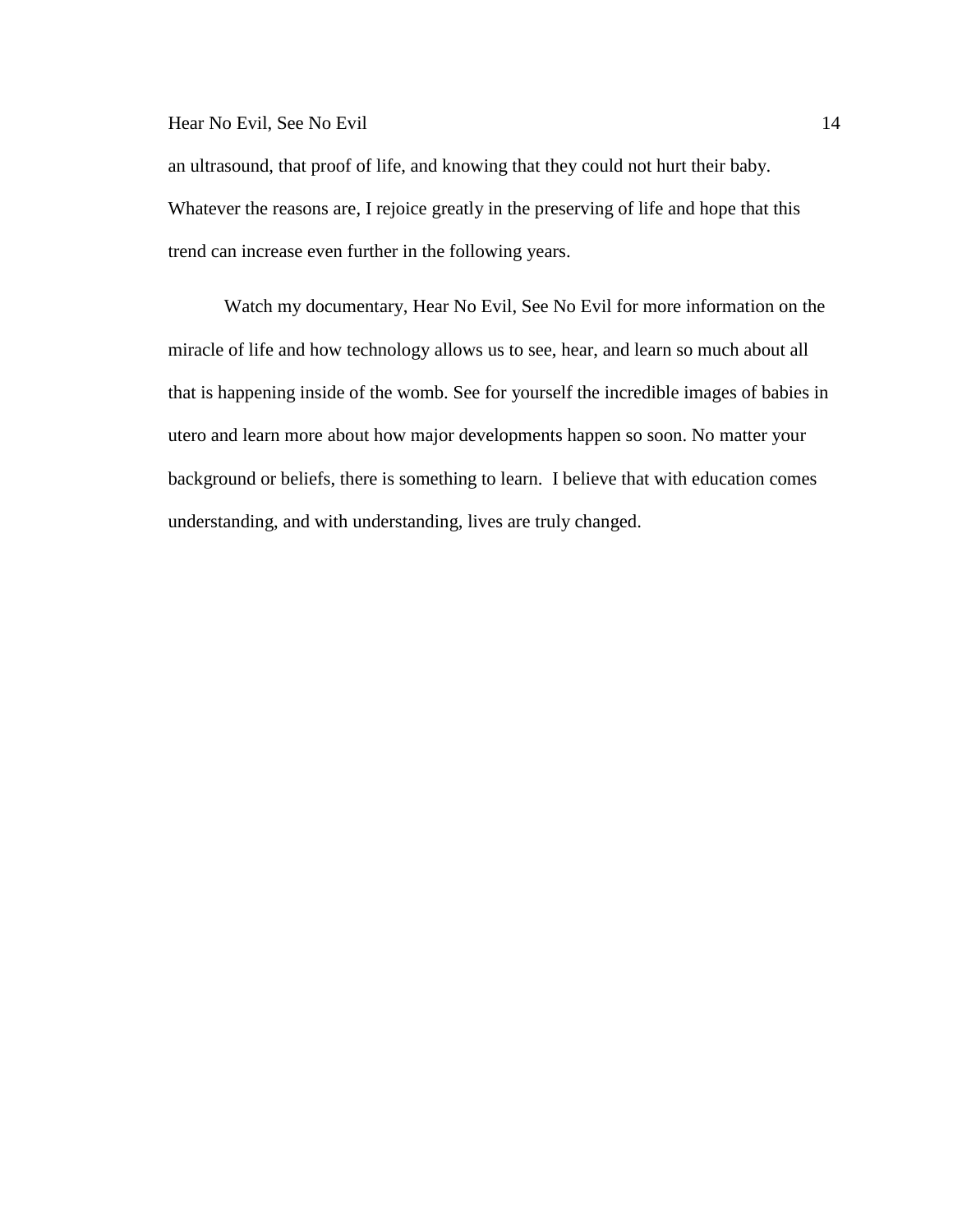#### Works Cited

- "Dictionary by Merriam-Webster: America's Most-Trusted Online Dictionary." *Merriam-Webster*, Merriam-Webster, www.merriam-webster.com/.
- Dockterman, Eliana. "Will Looking at an Ultrasound Before an Abortion Change Your Mind?" *Time*, Time, 9 Jan. 2014, time.com/469/will-looking-at-an-ultrasound-before-anabortion-change-your-mind/.
- Dumitru, Ana Maria. "Science, Embryonic Autonomy, and the Question of When Life Begins." *Public Discourse*, 21 Aug. 2018, www.thepublicdiscourse.com/2017/01/17222/.
- Garza, Alejandro de la. "US Abortion Rates Hit Historic Low, CDC Reports." *Time*, Time, 21 Nov. 2018, time.com/5461616/abortions-lowest-rate-cdc/.
- Johnson, Abby, and Cindy Lambert. *Unplanned: The Dramatic True Story of a Former Planned Parenthood Leaders Eye-Opening Journey across the Life Line*. Tyndale House Publishers, Inc., 2014.
- Kertscher, Tom. "More than 90% of Women Change Their Minds about Having an Abortion after Seeing an Ultrasound, Rachel Campos-Duffy Says." *PolitiFact*, 12 July 2013, www.politifact.com/wisconsin/statements/2013/jul/12/rachel-campos-duffy/more-90 women-change-their-minds-about-having-abor/.
- Lithwick, Dahlia. "Why Does a New Virginia Law Require Women to Be Forcibly Penetrated for No Medical Reason?" *Slate Magazine*, Slate, 16 Feb. 2012, slate.com/humaninterest/2012/02/virginia-ultrasound-law-women-who-want-an-abortion-will-be-forciblypenetrated-for-no-medical-reason.html.